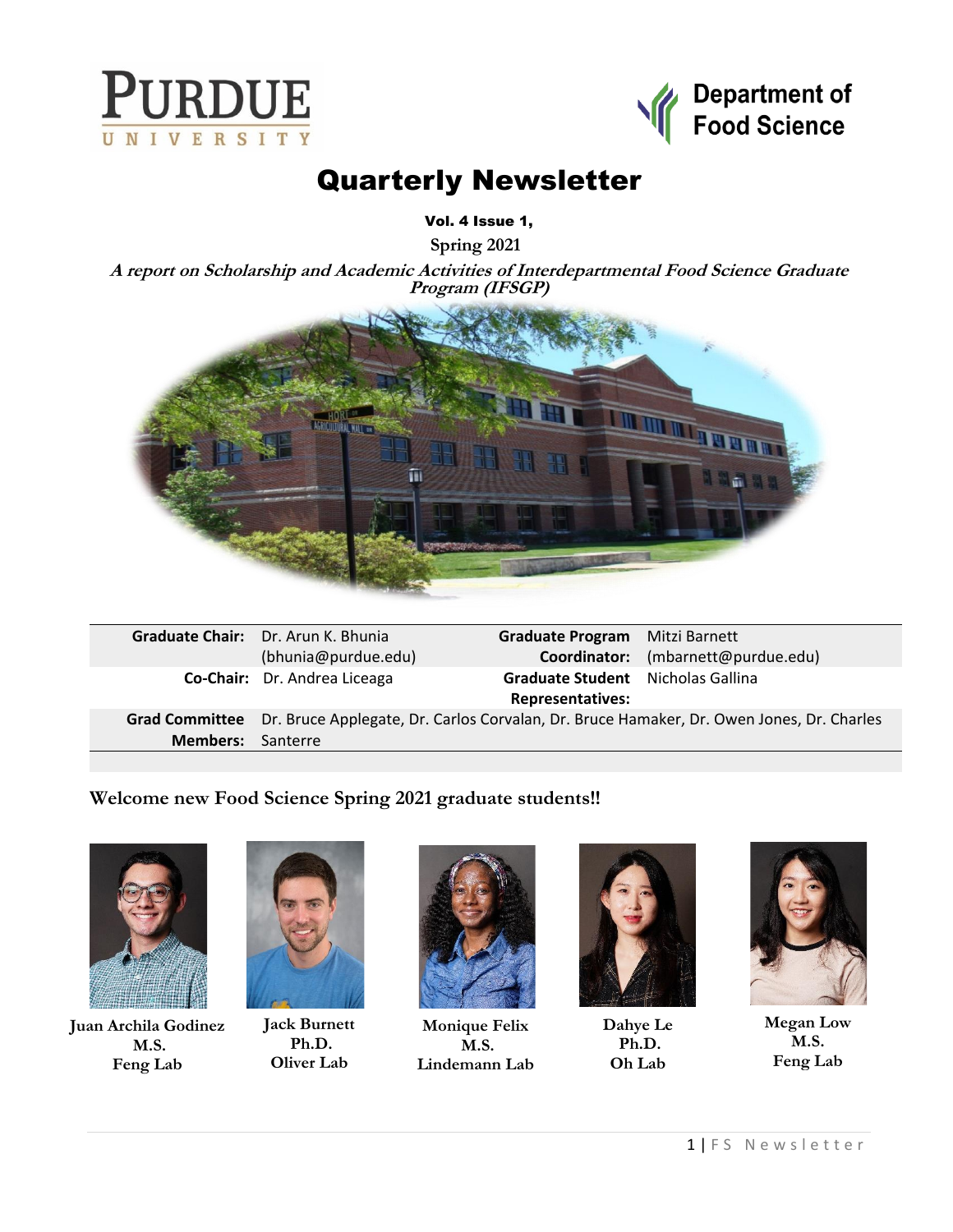



**Edward Moncada M.S. Reddivari Lab**

**Anurag Pujari Ph.D. Lindemann Lab**

### **Peer-Reviewed Research Publications**

- **1.** Adetola, O.Y., Kruger, J., **Ferruzzi, M.G.**, **Hamaker, B.R.** & Taylor, J.R. (2021). Potential of moringa leaf and baobab fruit food-to-food fortification of wholegrain maize porridge to improve iron and zinc bioaccessibility. *International Journal of Food Sciences and Nutrition*, 1-13. doi.org/10.1080/09637486.2021.1911962
- **2. Bai, X., Liu, D., Xu, L., Drolia, R., Gallina, L.F.,** Cox, A.D., and **Bhunia, A.K. 2021**. Biofilm-isolated *Listeria monocytogenes* exhibits reduced systemic dissemination at the early (12-24 h) stage of infection in a mouse model. *Npj Biofilm and Microbiome* 7,18.
- **3.** Bai, J., Farias-Pereira, R., Jang, M., Zhang, Y., Lee, S.M., Kim, Y.S., Park, Y., Ahn, J.B., Kim, G.H. & **Kim, K.H.** (2021). Azelaic Acid Promotes Caenorhabditis elegans Longevity at Low Temperature Via an Increase in Fatty Acid Desaturation. *Pharmaceutical Research*, *38*(1), 15-26.
- **4. Barrett, T.** & **Feng, Y.** (2021). Evaluation of food safety curriculum effectiveness: A longitudinal study of high-school-aged youths' knowledge retention, risk-perception, and perceived behavioral control. *Food Control*, *121*, 107587.
- **5. Benyathiar, P.**, Selke, S. E., Harte, B.R. & **Mishra, D.K.** (2021). The Effect of Irradiation Sterilization on Poly (Lactic) Acid Films. *Journal of Polymers and the Environment*, *29*(2), 460-471.
- **6. Cantu-Jungles, T.M.**, Zhang, X., **Kazem, A.E.**, Iacomini, M., **Hamaker, B.R.** & Cordeiro, L.M. (2021). Microwave treatment enhances human gut microbiota fermentability of isolated insoluble dietary fibers. *Food Research International*, *143*, 110293.
- **7.** Chen, D., Zhu, X., Ilavsky, J., Whitmer, T., Hatzakis, E., **Jones, O.G.** & **Campanella, O.H.** (2021). Polyphenols Weaken Pea Protein Gel by Formation of Large Aggregates with Diminished Noncovalent Interactions. *Biomacromolecules*, *22*(2), 1001-1014.
- **8. Chen, H.** & **Feng, Y.** (2021). Moving Forward to the Future: A Review of Microbial Food Safety Education in China. *Foodborne Pathogens and Disease*.<https://doi.org/10.1089/fpd.2020.2889>
- **9.** Chuang, E., **Thomas, M.** & **Feng, Y.** (2021). Young adult food safety knowledge gaps and perceptions of roommates' food handling practices: A survey of university students in Indiana. *Food Control*, *126*, 108055.
- **10.** De Groote, H., Munyua, B., Traore, D., Taylor, J.R., **Ferruzzi, M.**, Ndiaye, C., Onyeoziri, I.O. & **Hamaker, B.R.** (2021). Measuring consumer acceptance of instant fortified millet products using affective tests and auctions in Dakar, Senegal. *International Food and Agribusiness Management Review*, *24*(3), 499-522.
- **11. Desam, G.P.**, **Jones, O.G.** & **Narsimhan, G.** (2021). Prediction of the effect of sucrose on equilibrium swelling of starch suspensions. *Journal of Food Engineering*, *294*, 110397.
- **12.** Dillon, S.M., Abdo, M.H., Wilson, M.P., Liu, J., Jankowski, C.M., Robertson, C.E., **Tuncil, Y.**, **Hamaker, B.R.** Frank, D.N., MaWhinney, S., Wilson, C.C. & Erlandson, K.M. (2021). A Unique Gut Microbiome-Physical Function Axis Exists In Older People With HIV: An Exploratory Study. *AIDS Research and Human Retroviruses*. 37 (7), <https://doi.org/10.1089/aid.2020.0283>
- **13.** Dufour, D., Hershey, C., **Hamaker, B.R.** & Lorenzen, J. (2021). Integrating end‐user preferences into breeding programmes for roots, tubers and bananas. *International Journal of Food and Technology*, 56, 1071-1075.
- **14. Erickson, D.P.**, Dunbar, M., Hamed, E., **Ozturk, O.K.**, **Campanella, O.H.**, Keten, S. & **Hamaker, B.R.**  (2021). Atomistic Modeling of Peptide Aggregation and β-Sheet Structuring in Corn Zein for Viscoelasticity. *Biomacromolecules*. 22 (5), 1856–1866
- **15.** Fei, X., **Jones, O.G.**, **Reuhs, B.L.** & **Campanella, O.H.** (2021). Soluble pectin acts as a particle stabilizer of tomato suspensions: The impact on tomato products rheological characterization. *LWT*, *139*, 110508.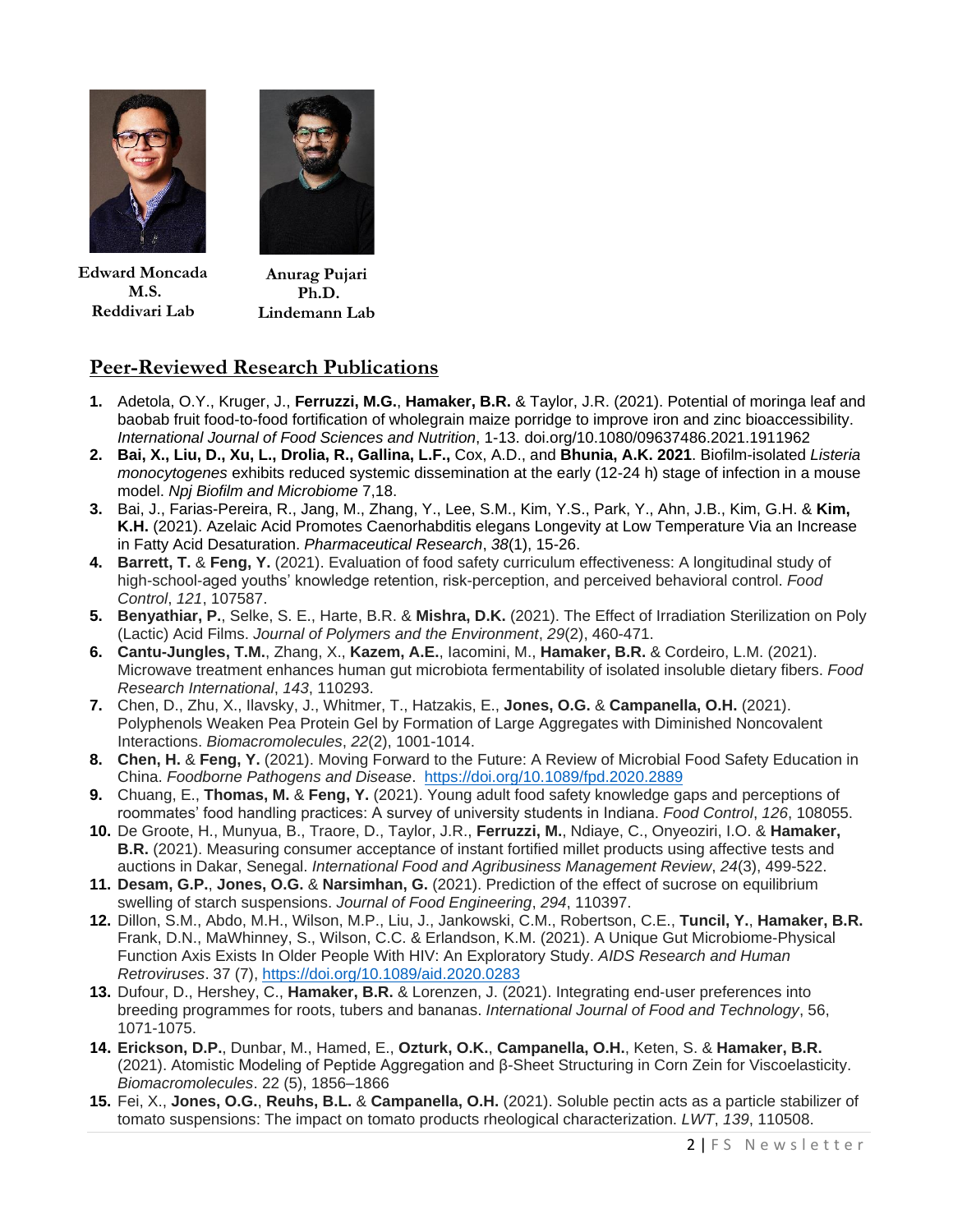- **16.** Fogaça, M.B.T, **Bhunia, A.K.,** Lopes-Luz, L., Pontes de Almeida, E.P.R., Vieira, J.D.G., and Buhrer-Sékula, S. **2021**. Antibody- and Nucleic Acid-based Lateral Flow Immunoassay for *Listeria monocytogenes* Detection. *Analytical and Bioanalytical Chemistry* 413, 4161-4180
- **17. Helmick, H**., **Turasan, H., Yildirim, M., Bhunia, A., Liceaga, A., and Kokini**, J. 2021. Cold denaturation of proteins: Where bioinformatics meets thermodynamics to offer a mechanistic understanding – pea protein as a case study. *Agricultural and Food Chemistry* 69: 6339–6350
- **18.** Hernandez-Franco, J.F., Mosley, Y.Y.C., Franco, J., Ragland, D., **Yao, Y.** & HogenEsch, H. (2021). Effective and Safe Stimulation of Humoral and Cell-Mediated Immunity by Intradermal Immunization with a Cyclic Dinucleotide/Nanoparticle Combination Adjuvant. *The Journal of Immunology*, *206*(4), 700-711.
- **19.** Higashiyama, Y., **Turasan, H.**, Cakmak, M. & **Kokini, J.** (2021). Fabrication of pristine electrospun kafirin nanofiber mats loaded with thymol and carvacrol. *Journal of Materials Science*, *56*(11), 7155-7170.
- **20. Kanach, A.**, Bottorff, T., Zhao, M., Wang, J., Chiu, G.T. & **Applegate, B.** (2021). Evaluation of anhydrous processing and storage methods of the temperate bacteriophage ɸV10 for integration into foodborne pathogen detection methodologies. *Plos One*, *16*(4), e0249473.
- **21.** Kulathunga, J., **Reuhs, B.L.**, Zwinger, S. & **Simsek, S.** (2021). Comparative Study on Kernel Quality and Chemical Composition of Ancient and Modern Wheat Species: Einkorn, Emmer, Spelt and Hard Red Spring Wheat. *Foods*, *10*(4), 761.
- **22.** Lopes-Luz, L., Mendonça, M., Bernardes Fogaça, M., Kipnis, A., **Bhunia, A.K.** & Bührer-Sékula, S. (2021). *Listeria monocytogenes*: review of pathogenesis and virulence determinants-targeted immunological assays. *Critical Reviews in Microbiology*, 1-20. DOI: 10.1080/1040841X.2021.1911930
- **23.** Luna, G.C., **Martin-Gonzalez, F.S.**, **Mauer, L.J.** & **Liceaga, A.M.** (2021). Cricket (Acheta domesticus) protein hydrolysates' impact on the physicochemical, structural and sensory properties of tortillas and tortilla chips. *Journal of Insects as Food and Feed*, *7*(1), 109-120.
- **24.** Madigan, M.T., Kempher, M.L., Bender, K.S., Jung, D.O., Sattley, W.M., **Lindemann, S.R.**, Konopka, A.E., Dohnalkova, A.C. & Fredrickson, J.K. (2021). A green sulfur bacterium from epsomitic Hot Lake, Washington, USA. *Canadian Journal of Microbiology*, *67*(4), 332-341.
- **25.** Miao, M. & **Hamaker, B.R.** (2021). Food Matrix Effects for Modulating Starch Bioavailability. *Annual Review of Food Science and Technology*, *12*, 169-191
- **26.** Mummidi, S., Farook, V.S., **Reddivari, L.**, Hernandez-Ruiz, J., Diaz-Badillo, A., Fowler, S.P., [Resendez,](https://www.nature.com/articles/s41598-020-79387-8#auth-Roy_G_-Resendez) R.G., [Akhtar,](https://www.nature.com/articles/s41598-020-79387-8#auth-Feroz-Akhtar) F., Lehman, D.M., [Jenkinson,](https://www.nature.com/articles/s41598-020-79387-8#auth-Christopher_P_-Jenkinson) C.P., [Arya,](https://www.nature.com/articles/s41598-020-79387-8#auth-Rector-Arya) R., [Lynch,](https://www.nature.com/articles/s41598-020-79387-8#auth-Jane_L_-Lynch) J.L., [Canas,](https://www.nature.com/articles/s41598-020-79387-8#auth-Jose_A_-Canas) J.A., [DeFronzo,](https://www.nature.com/articles/s41598-020-79387-8#auth-Ralph_A_-DeFronzo) R.A., Hale, D.E.[, Blangero,](https://www.nature.com/articles/s41598-020-79387-8#auth-John-Blangero) J., [Lopez-Alvarenga,](https://www.nature.com/articles/s41598-020-79387-8#auth-Juan_Carlos-Lopez_Alvarenga) J.C., [Duggirala,](https://www.nature.com/articles/s41598-020-79387-8#auth-Ravindranath-Duggirala) R. & Vanamala, J.K. (2021). Serum carotenoids and Pediatric Metabolic Index predict insulin sensitivity in Mexican American children. *Scientific Reports*, *11*(1), 1-11.
- **27.** Orsi, R.H., Chaturongakul, S., **Oliver, H.F.**, Ponnala, L., Gaballa, A. & Wiedmann, M. (2021). Alternative σ Factors Regulate Overlapping as Well as Distinct Stress Response and Metabolic Functions in *Listeria monocytogenes* under Stationary Phase Stress Condition. *Pathogens*, *10*(4), 411.
- **28. Rivera, F.J.C.**, **Mishra, D.K.**, **Ozadali, F.** & **Benyathiar, P.** (2021). Real-Time Detection of Fouling-Layer with a Non-Intrusive Continuous Sensor (NICS) during Thermal Processing in Food Manufacturing. *Sensors*, *21*(4), 1271.
- **29. Ryan, V.E., Bailey, T.W., Liu, D.**, Vemulapalli, T., Cooper, B., Cox, A.D. & **Bhunia, A.K.** (2021). *Listeria* adhesion protein-expressing bioengineered probiotics prevent fetoplacental transmission of *Listeria monocytogenes* in a pregnant Guinea pig model. *Microbial Pathogenesis*, *151*, 104752.
- **30.** Shin, M., Park, H., Kim, S., **Oh, E.J.**, Jeong, D., Florencia, C., **Kim, K.H.**, Jin, Y.S. & Kim, S.R. (2021). Transcriptomic Changes Induced by Deletion of Transcriptional Regulator GCR2 on Pentose Sugar Metabolism in Saccharomyces cerevisiae. *Frontiers in Bioengineering and Biotechnology*, *9*, 228.
- **31.** Sun, Q, Wu, S., Yin, R., **Bai, X., Bhunia, A.K**., Zheng, Y., Wang, F., Blatchley III, E.R. (2021). Effects of fulvic acid size on microcystin-LR photodegradation and detoxification in the chlorine/UV process. *Water Research*. 193:116893
- **32. Sundarram, A.**, **Britton, B.C.**, Liu, J., Desiree, K., Ogas, R., Lemaster, P., Navarrete, B., Nowakowski, H., Harrod, M.K., Marks, D., Ebner, P. & **Oliver, H.F.** (2021). Lytic Capacity Survey of Commercial Listeria Phage Against Listeria spp. with Varied Genotypic and Phenotypic Characteristics. *Foodborne Pathogens and Disease*. 18 (6), 413-418.
- **33.** Tarhan, Ö., **Hamaker, B.R.** & **Campanella, O.H.** (2021). Structure and binding ability of self‐assembled α‐ lactalbumin protein nanotubular gels. *Biotechnology Progress*, 37, e3127.
- **34. Thomas, M.S**. & **Feng, Y.** (2021). Food Handling Practices in the Era of COVID-19: A Mixed-Method Longitudinal Needs Assessment of Consumers in the United States. *Journal of Food Protection*. 84 (7), 1176–1187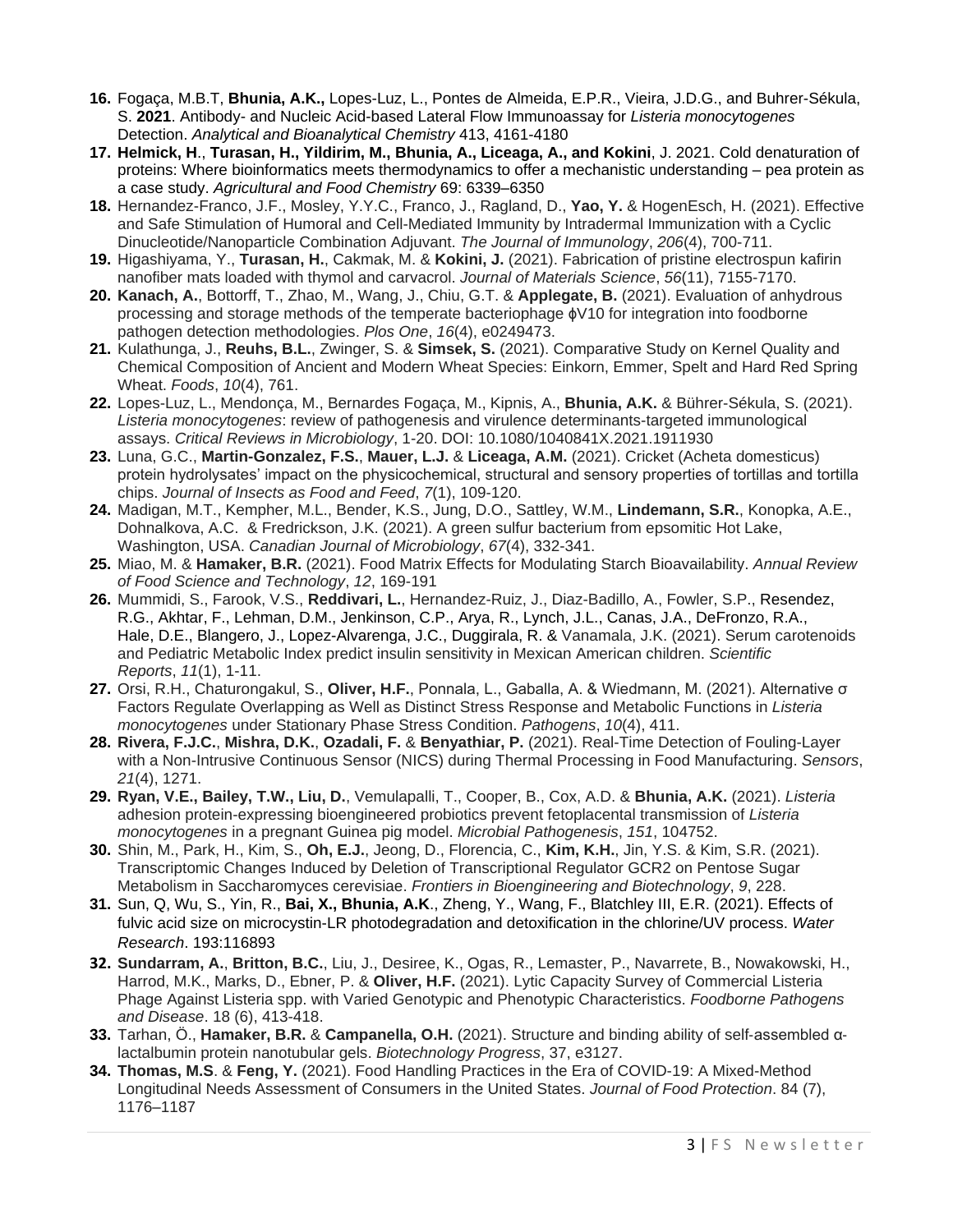- **35. Thomas, M.**, Haynes, P., **Archila, J.**, Nguyen, M., Xu, W. & **Feng, Y.** (2021). Exploring Food Safety Messages in an Era of COVID-19: Analysis of YouTube Video Content. *Journal of Food Protection*. 84 (6): 1000–1008.
- **36.** Tongdeesoontorn, W., **Mauer, L.J.**, Wongruong, S., Sriburi, P., Reungsang, A. & Rachtanapun, P. (2021). Antioxidant Films from Cassava Starch/Gelatin Biocomposite Fortified with Quercetin and TBHQ and Their Applications in Food Models. *Polymers*, *13*(7), 1117.
- **37. Turasan, H.** & **Kokini, J.** (2021). Novel Nondestructive Biosensors for the Food Industry. *Annual Review of Food Science and Technology*, *12*, 539-566.
- **38.** Turksoy, S., **Erturk, M.Y.** & **Kokini, J.** (2021). Behavior of semolina, hard, soft wheat flour dough at different aging times and temperatures through LAOS properties and molecular interactions of proteins. *Journal of Food Engineering*, *301*, 110549.
- **39. Voelker, A.L.**, **Felten, C.**, Taylor, L. & **Mauer, L.J.** (2021). Effects of polyphenols on crystallization of amorphous sucrose lyophiles. *Food Chemistry*, *338*, 128061.
- **40. Voelker, A.L.**, Taylor, L.S., & **Mauer, L.J.** (2021). Chemical stability and reaction kinetics of thiamine mononitrate in the aqueous phase of bread dough. *Food Research International*, *140*, 110084.
- **41.** Wang, Y.J., **Deering, A.** & Kim, H.J. (2021). Effects of Plant Age and Root Damage on Internalization of Shiga Toxin-Producing Escherichia coli in Leafy Vegetables and Herbs. *Horticulturae*, *7*(4), 68.
- **42. Woodbury, T.J.**, Lust, A.L. & **Mauer, L.J.** (2021). The effects of commercially available sweeteners (sucrose and sucrose replacers) on wheat starch gelatinization and pasting, and cookie baking. *Journal of Food Science*, *86*(3), 687-698.
- **43.** Wu, B., Chang, H., Marini, R., Chopra, S. & **Reddivari, L.** (2021). Characterization of Maize Near-Isogenic Lines With Enhanced Flavonoid Expression to Be Used as Tools in Diet-Health Complexity. *Frontiers in Plant Science*, *11*, 2249.
- **44. Xu, L., Bai, X.** & **Bhunia, A.K.** (2021). Current State of Biosensors Development and their Application in Foodborne Pathogen Detection. *Journal of Food Protection*. 84 (7),1213-1227
- **45. Zhang, X.**, Xie, J., **Chen, T.**, **Ma, D.**, **Yao, T.**, Gu, F., **Lim, J.,** Tuinstra, M.R. & **Hamaker, B.R.** (2021). High arabinoxylan fine structure specificity to gut bacteria driven by corn genotypes but not environment. *Carbohydrate Polymers*, *257*, 117667.
- **46.** Zou, J., **Reddivari, L.**, Shi, Z., Li, S., Wang, Y., Bretin, A., Ngo, V.L., Flythe, M., Pellizzon, M., Chassaing, B. & Gewirtz, A.T. (2021). Inulin fermentable fiber ameliorates type I diabetes via IL-22 and short-chain fatty acids in experimental models. *Cellular and Molecular Gastroenterology and Hepatology*. <https://doi.org/10.1016/j.jcmgh.2021.04.014>

#### **Graduated Students with Thesis/Dissertation Titles**

- **1. Emmanuel Ayua-PhD (Hamaker):** Studies on Extrusion Processing of Instant Porridge Flours for African Processor Optimization, Acceptance, Marketability for Consumers, and Improvement in *in vitro* Fecal Fiber **Fermentation**
- **2. Xingjian Bai-PhD (Bhunia):** Pathogenesis of Biofilm-Isolated *Listeria monocytogenes* and Biofilms Control using Food-Grade Natural Antimicrobials
- **3. Jingfan Chen-PhD (Yao):** Exploring Functional Carbohydrate Polymers: Their Interactions with Small-Molecule Fluorescent Probe (Molecular Rotor) and Active Compounds
- **4. Enrico Federici-PhD (Jones):** Physical and Chemical Treatment of Zein to Improve Gluten-Free Bread **Quality**
- **5. Anna Hayes-PhD (Hamaker):** *In vitro* and *in vivo* Investigations of Carbohydrates with Different Digestibilities for Improved Satiety and Metabolic Health
- **6. Carine Nkemngong-PhD (Oliver):** Optimizing Sanitation and Disinfection Practices; Clostridioides difficile Spores and Dry Surface Biofilms of Staphylococcus aureus and Pseudomonas *aeruginosa* As Models
- **7. Arianna Romero Marica-MS (Lindemann):** Effect of Glucan Chemical Structure on Gut Microbiota Composition and Function
- **8. Luping Xu-MS (Bhunia):** Mammalian Cell-based Biosensors for Foodborne Pathogen Detection